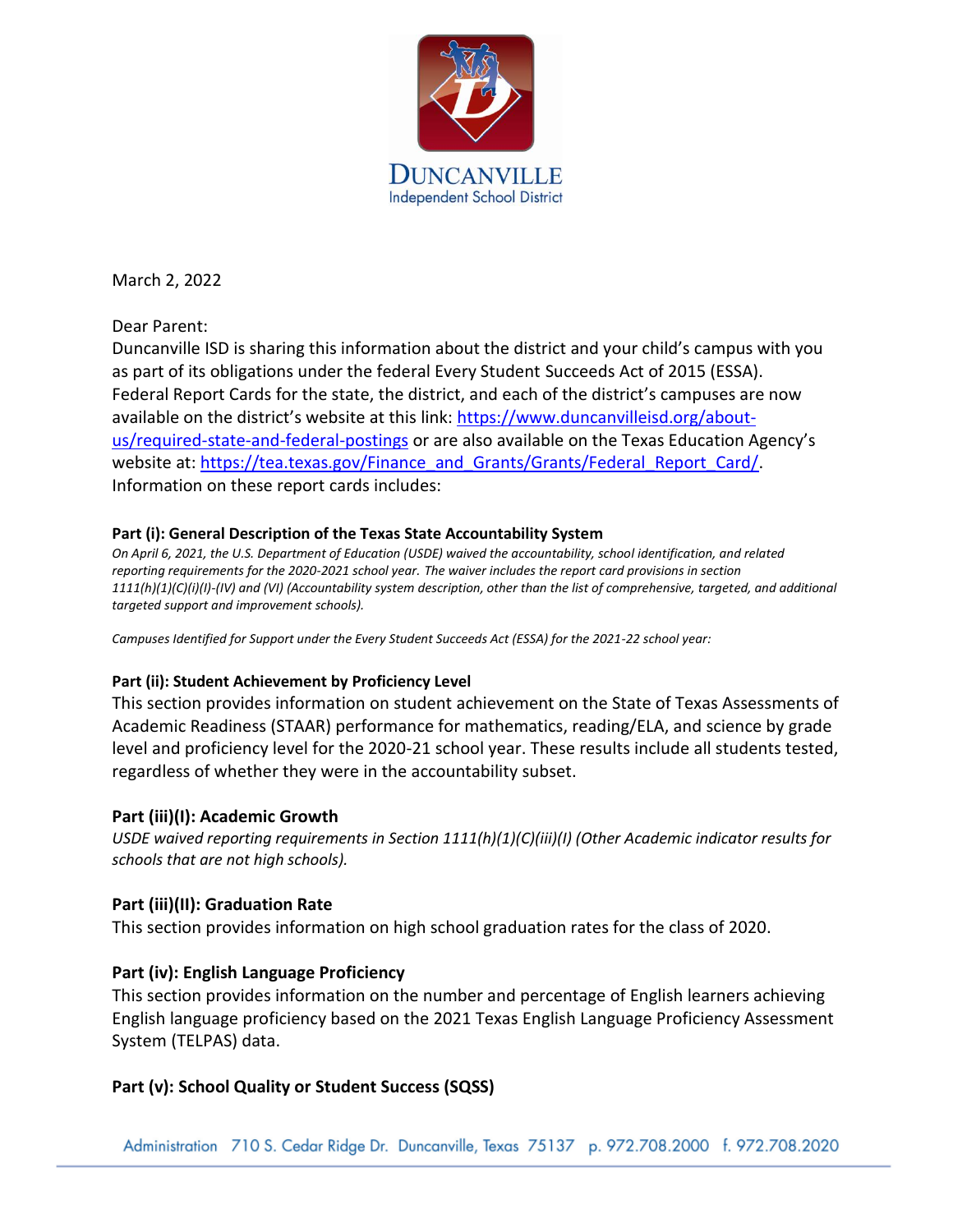

This section provides information on school quality or student success, which is college, career and military readiness (CCMR) for high schools and average performance rate of the three STAAR performance levels of all students, regardless of whether they were in the accountability subset, for elementary and secondary schools without a graduation rate.

### **Part (vi): Goal Meeting Status**

*USDE waived reporting requirements in Section 1111(h)(1)(C)(vi) (Progress toward meeting long-terms goals and measurements of interim progress).*

### **Part (vii): STAAR Participation**

This section provides the percentage of students assessed and not assessed on STAAR for mathematics, reading/ELA, and science.

### **Part (viii): Civil Rights Data**

Part (viii)(I): The section provides information from the 2017-18 Civil Right Data Collection (CRDC) surveys, submitted by school districts to the Office for Civil Rights, on measures of school quality, climate, and safety, including counts of in-school suspensions, out-of-school suspensions, expulsions, school related arrests, referrals to law enforcement, chronic absenteeism (including both excused and unexcused absences), incidences of violence, including bullying and harassment.

Part (viii)(II): This section provides information from the 2017-18 Civil Right Data Collection (CRDC) surveys, submitted by school districts to the Office for Civil Rights, on the number of students enrolled in preschool programs and accelerated coursework to earn postsecondary credit while still in high school.

### **Part (ix): Teacher Quality Data**

This section provides information on the professional qualifications of teachers, including information disaggregated by high- and low-poverty schools on the number and percentage of (I) inexperienced teacher, principals, and other school leaders; (II) teachers teaching with emergency or provisional credentials; and (III) teachers who are not teaching in the subject or field for which the teacher is certified or licensed.

### **Part (x): Per-pupil Expenditure**

This section provides information on the per-pupil expenditures of federal, state, and local funds, including actual personnel expenditures and actual non-personnel expenditures, disaggregated by source of funds, for each school district and campus for the preceding fiscal year.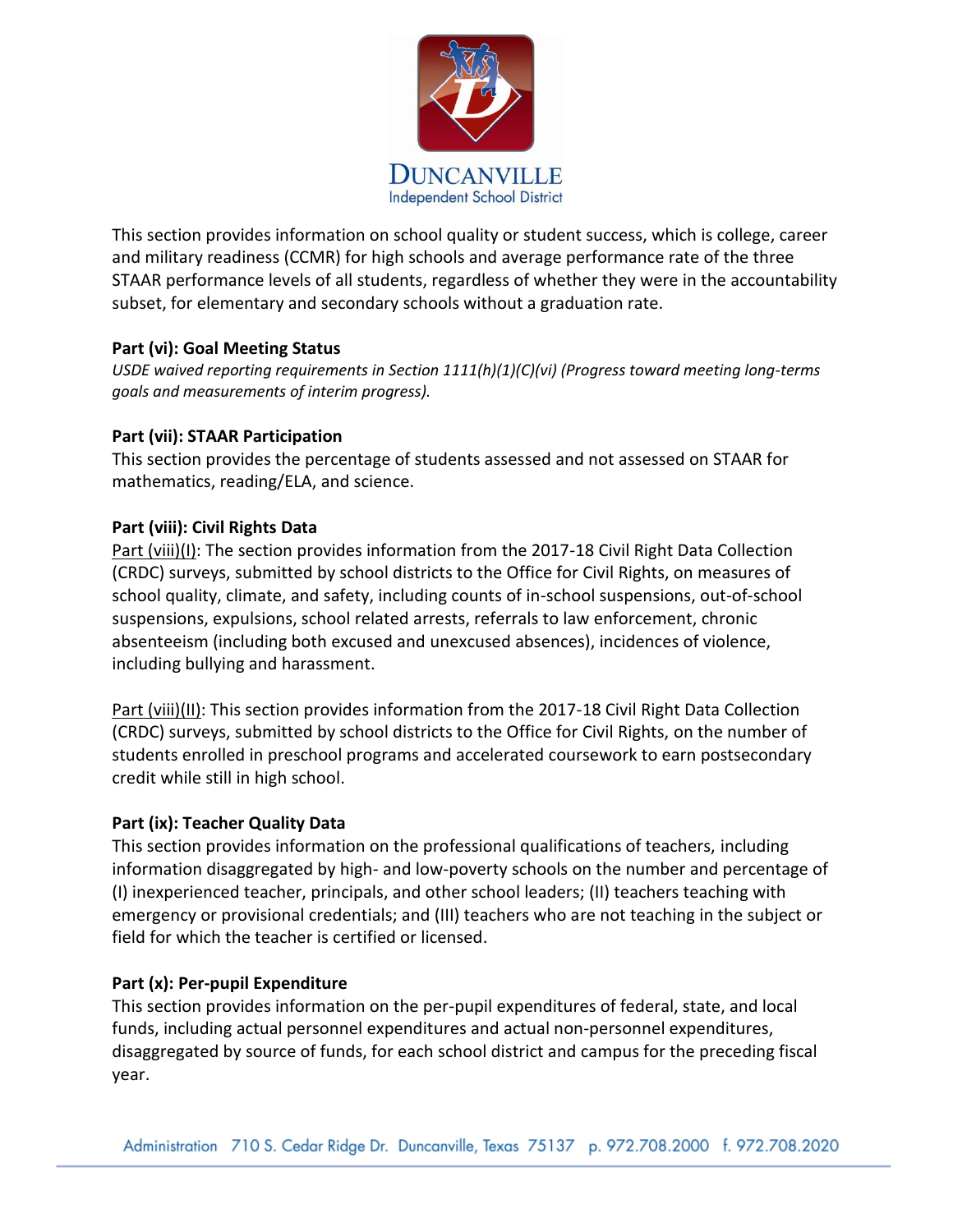

*To be updated by June 30th, 2022.*

# **Part (xi): STAAR Alternate 2 Participation**

This section provides information on the number and percentage of students with the mostsignificant cognitive disabilities who take STAAR Alternate 2, by grade and subject for the 2020- 21 school year.

## **Part (xii): Statewide National Assessment of Educational Progress (NAEP)**

This section provides results on the state academic assessments in reading and mathematics in grades 4 and 8 of the 2019 National Assessment of Educational Progress, compared to the national average of such results.

# **Part (xiii): Cohort Rate of Graduates Enrolled in Postsecondary Education**

This section provides information on the cohort rate at which students who graduated from high school in the 2018-19 school year enrolled in the 2019-20 academic year in (I) programs of public postsecondary education in Texas; (II) programs of private postsecondary education in Texas; and (III) programs of postsecondary education outside Texas.

## **Part (xiv): Additional Information – Chronic Absenteeism**

This section provides information on the Chronic Absenteeism per EDFacts definition: percent of unduplicated number of  $K - 12$  students enrolled in a school for at least 10 days and absent for 10% or more days during the 2019-20 school year.

If you have difficulty accessing the information from the website, hard copies of the reports are available at the district or campus office. If you have questions about the information, please contact your campus principal.

Sincerely, Dr. Marc Smith Superintendent of Schools Duncanville ISD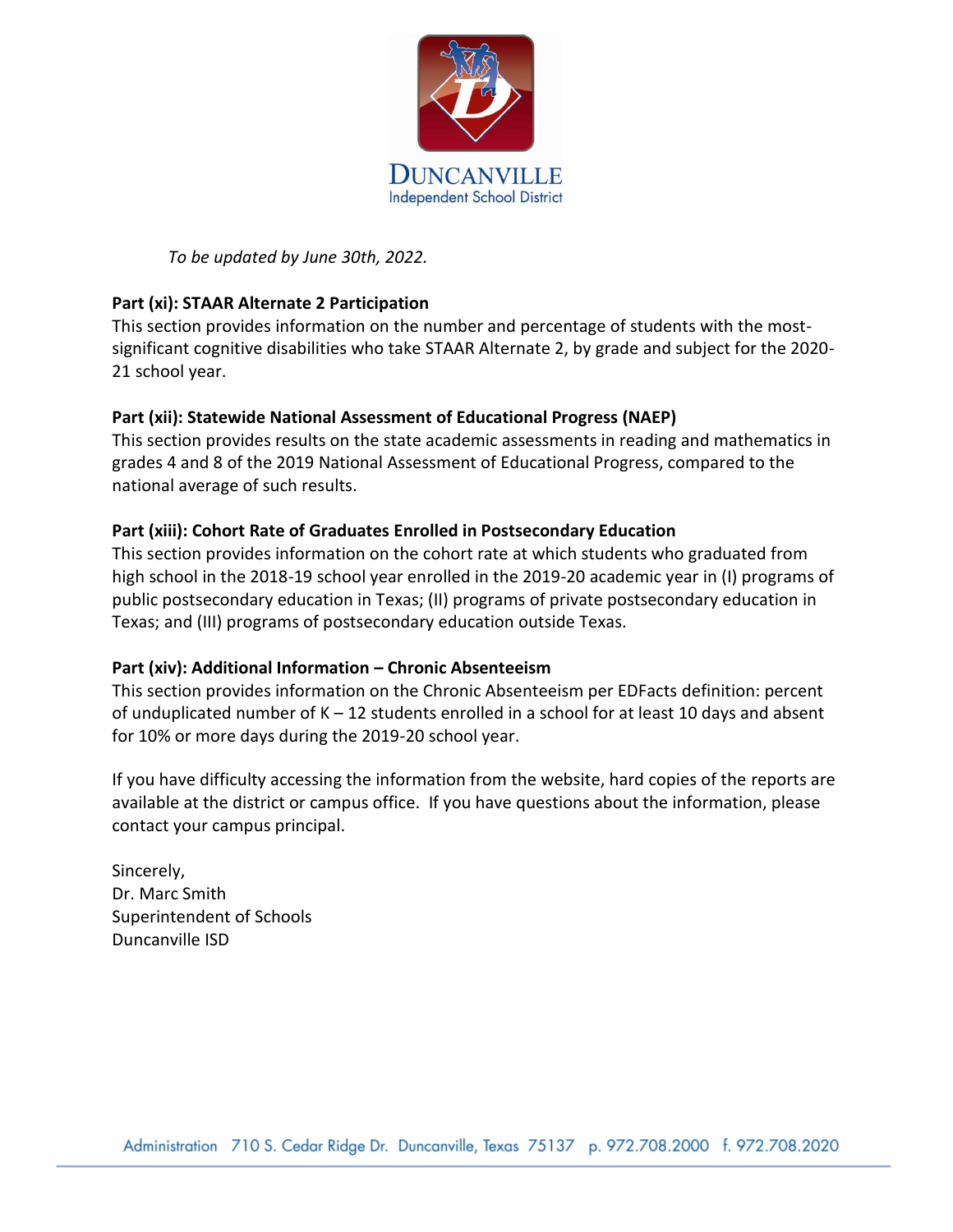

2 de marzo de 2022

Estimado Padre:

Duncanville ISD está compartiendo información sobre el distrito y el plantel de su hijo con usted como parte de las obligaciones que tiene bajo la Ley federal Every Student Succeeds Act de 2015 (ESSA, por sus siglas en inglés).

Los Reportes de Informe Federal para el estado, el distrito y cada uno de los planteles del distrito ya están disponibles en el sitio web del distrito: [https://www.duncanvilleisd.org/about](https://www.duncanvilleisd.org/about-us/required-state-and-federal-postings)[us/required-state-and-federal-postings](https://www.duncanvilleisd.org/about-us/required-state-and-federal-postings) o también están disponibles en el sitio web de la Agencia de Educación de Texas en[:](https://tea.texas.gov/Finance_and_Grants/Grants/Federal_Report_Card/) [https://tea.texas.gov/Finance\\_and\\_Grants/Grants/Federal\\_Report\\_Card/.](https://tea.texas.gov/Finance_and_Grants/Grants/Federal_Report_Card/)

Esta es la información incluida en la cartilla de calificaciones:

## **Parte (i): Descripción general del Sistema de Contabilidad del Estado de Texas**

*El 6 de abril de 2021, el Departamento de Educación de EE. UU. (USDE, por sus siglas en inglés) excluyó la responsabilidad, la identificación de escuelas, y requisitos de informes para el año escolar 2020-21. La exención incluye las disposiciones de las cartillas de calificaciones en la sección 1111 (h)(1)(C)(i)(I)-(IV) y (VI) (descripción del sistema de responsabilidad, que no sea la lista de escuelas de apoyo comprensiva, apoyo dirigido, y apoyo adicional dirigido específico).*

*Los campus identificados para recibir apoyo bajo la Ley Every Student Succeeds Act (ESSA) para el año escolar 2021-22:*

# **Parte (ii): Logro Estudiantil por Nivel de Competencia**

Esta sección proporciona información sobre el logro académico de los estudiantes en el examen STAAR (State of Texas Assessments of Academic Readiness por sus siglas en inglés) para matemáticas, ELA (Artes del lenguaje inglés)//lectura y ciencias por nivel de grado y nivel de competencia para el año escolar 2020–21. Estos resultados incluyen a todos los alumnos evaluados, independientemente de si estaban en el subconjunto de responsabilidades.

## **Parte (iii) (I): Crecimiento académico**

*El USDE excluyó los requisitos de informes en la Sección 1111(h)(1)(C)(iii)(I) (resultados de otros indicadores académicos para escuelas que no son escuelas secundarias).*

# **Parte (iii) (II): Tasa de graduación**

Esta sección proporciona información sobre las tasas de graduación de la escuela secundaria de la clase de 2019.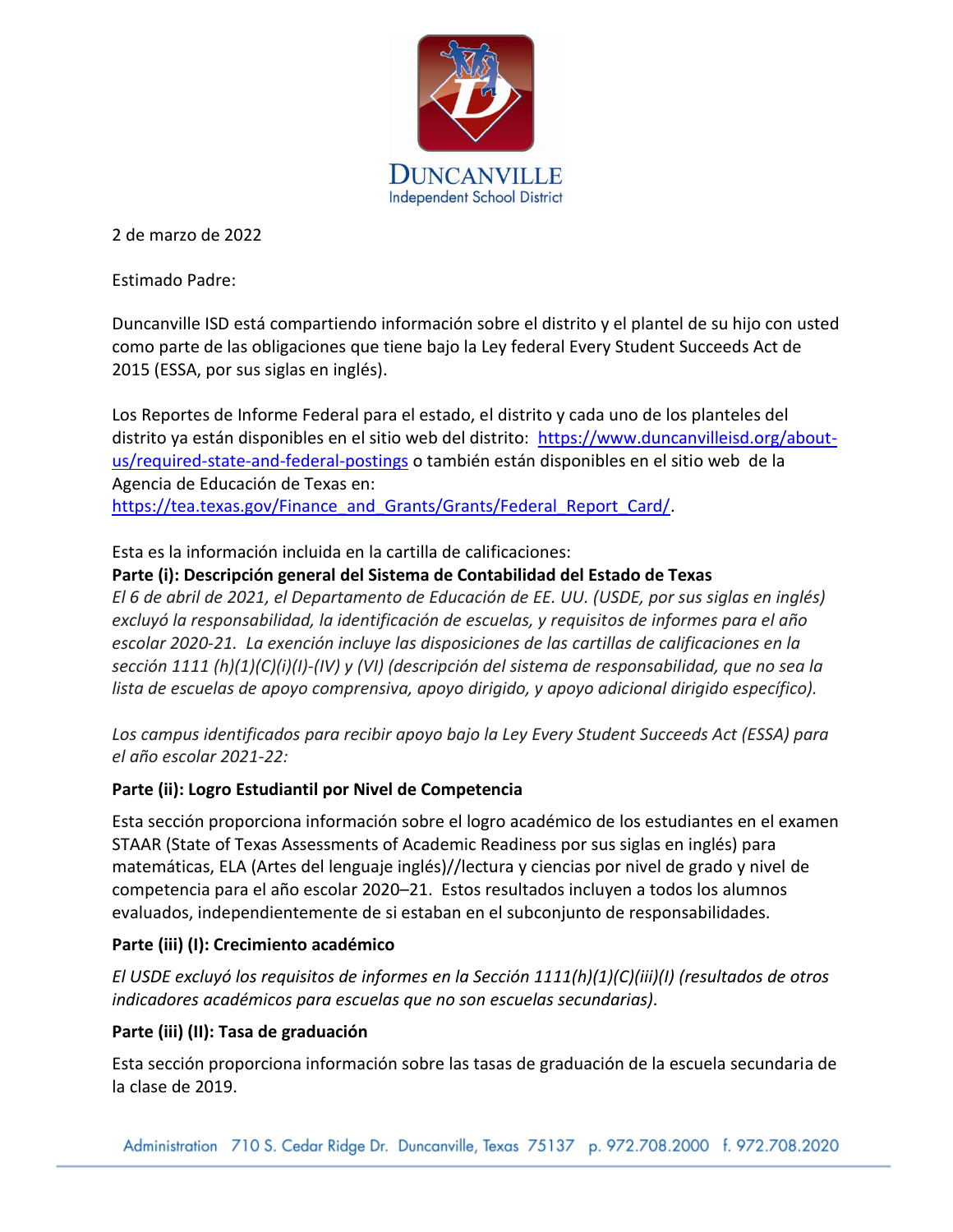

## **Parte (iv): Dominio del idioma inglés**

Esta sección proporciona información sobre el número y el porcentaje de estudiantes como aprendices de inglés (EL, por sus siglas en inglés) que logran el dominio del idioma inglés debido a datos del 2021 Texas English Language Proficiency Assessment System (TELPAS).

# **Parte (v): Calidad escolar o éxito estudiantil (SQSS por sus siglas en inglés)**

Esta sección proporciona información sobre el otro indicador de la calidad de la escuela o el éxito de los estudiantes, que es la preparación para la universidad, profesión y el servicio militar (CCMR por sus siglas en ing**l**és) para las escuelas secundarias y la tasa de rendimiento promedio de los tres niveles de desempeño STAAR de todos los estudiantes, independientemente de si estaban en el subconjunto de rendición de cuentas, para las escuelas primarias y secundarias sin una tasa de graduación.

# **Parte (vi): Estado de cumplimiento de metas**

*El USDE excluyó los requisitos de informes en la Sección 1111(h)(1)(C)(vi) (el progreso hacia el cumplimiento de las metas a largo plazo y las mediciones del progreso intermedio).*

## **Parte (vii): Participación STAAR**

Esta sección proporciona el porcentaje de estudiantes evaluados y no evaluados para matemáticas, ELA (Artes del lenguaje inglés)/lectura y ciencias.

## **Parte (viii): Datos de derechos civiles**

Parte (viii)(I) La sección proporciona información de las encuestas del Collección de Datos de Derechos Civiles (CRDC, por sus siglas en inglés) 2017-18, presentadas por los distritos escolares a la Oficina de Derechos Civiles, sobre medidas de calidad escolar, clima y seguridad, incluidos los recuentos de suspensiones escolares, expulsiones, detenciones relacionadas con la escuela, denuncias a las autoridades, ausentismo crónico (incluyendo ausencias justificadas e injustificadas), incidencias de violencia, incluyendo abuso y acoso.

Parte (viii)(II) Esta sección proporciona información de las encuestas del CRDC 2017-18, enviadas por los distritos escolares a la Oficina de Derechos Civiles sobre el número de estudiantes inscritos en programas preescolares y cursos acelerados para obtener crédito postsecundario mientras todavía están en la escuela secundaria.

## **Parte (ix): Datos de calidad de los maestros**

Esta sección proporciona información sobre las cualificaciones profesionales de los maestros, incluida la información desglosada por las escuelas de alta y baja pobreza sobre el número y porcentaje de (I) maestros, directores y otros líderes escolares inexpertos; (II) maestros que enseñen con credenciales de emergencia o provisionales; y (III) maestros que no estén enseñando en la materia o campo para el cual el maestro está certificado o licenciado.

## **Parte (x): Gasto por alumno**